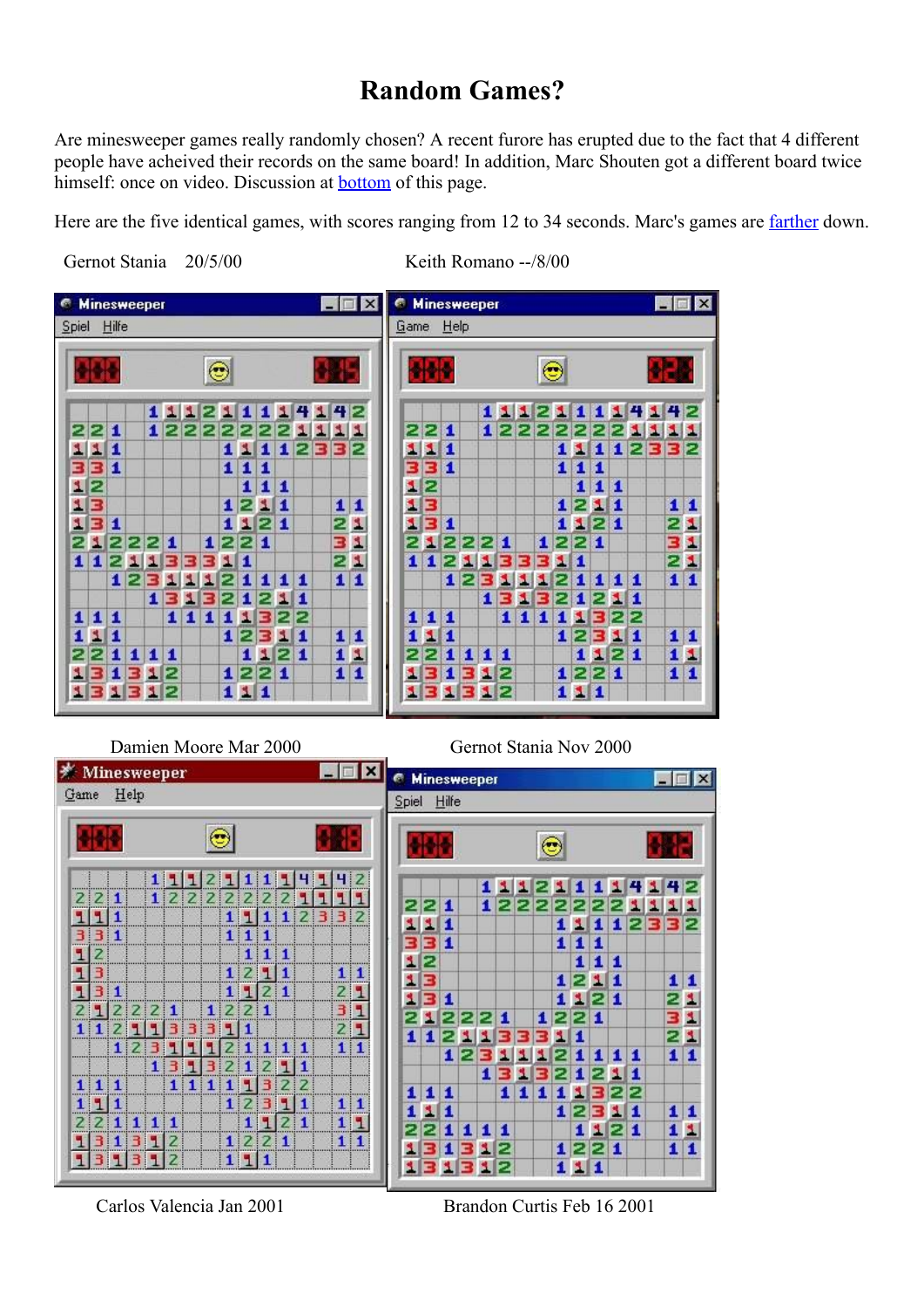|                |                                                             | ※ Minesweeper                                                                      |                      |                                                                                                                                |         |                    |                                                                                |                                                                                       |                                                                                                                           |                                                                                         |                   |                   | $ \Box$ $\times$ |                                                                                                                    | <b>Minesweeper</b> |        |                                                             |                                                                                                                                           |                |   |                                                                                    |                                                    |                                          |                                                               |                                                                          |                                                                                                                                                             |                                                                                                                     |               |                | $ \Box$ $\times$                                                                     |
|----------------|-------------------------------------------------------------|------------------------------------------------------------------------------------|----------------------|--------------------------------------------------------------------------------------------------------------------------------|---------|--------------------|--------------------------------------------------------------------------------|---------------------------------------------------------------------------------------|---------------------------------------------------------------------------------------------------------------------------|-----------------------------------------------------------------------------------------|-------------------|-------------------|------------------|--------------------------------------------------------------------------------------------------------------------|--------------------|--------|-------------------------------------------------------------|-------------------------------------------------------------------------------------------------------------------------------------------|----------------|---|------------------------------------------------------------------------------------|----------------------------------------------------|------------------------------------------|---------------------------------------------------------------|--------------------------------------------------------------------------|-------------------------------------------------------------------------------------------------------------------------------------------------------------|---------------------------------------------------------------------------------------------------------------------|---------------|----------------|--------------------------------------------------------------------------------------|
|                |                                                             |                                                                                    |                      |                                                                                                                                |         |                    |                                                                                |                                                                                       |                                                                                                                           |                                                                                         |                   |                   |                  |                                                                                                                    |                    |        |                                                             |                                                                                                                                           |                |   |                                                                                    |                                                    |                                          |                                                               |                                                                          |                                                                                                                                                             |                                                                                                                     |               |                |                                                                                      |
|                |                                                             |                                                                                    |                      |                                                                                                                                |         |                    |                                                                                |                                                                                       |                                                                                                                           |                                                                                         |                   |                   |                  |                                                                                                                    |                    |        |                                                             |                                                                                                                                           |                |   |                                                                                    |                                                    |                                          |                                                               |                                                                          |                                                                                                                                                             |                                                                                                                     |               |                |                                                                                      |
|                |                                                             |                                                                                    |                      |                                                                                                                                |         |                    |                                                                                |                                                                                       |                                                                                                                           |                                                                                         |                   |                   |                  |                                                                                                                    |                    |        |                                                             |                                                                                                                                           |                |   |                                                                                    |                                                    |                                          |                                                               |                                                                          |                                                                                                                                                             |                                                                                                                     |               |                |                                                                                      |
|                |                                                             |                                                                                    |                      |                                                                                                                                |         |                    |                                                                                |                                                                                       |                                                                                                                           |                                                                                         |                   |                   |                  |                                                                                                                    |                    |        |                                                             |                                                                                                                                           |                |   |                                                                                    |                                                    |                                          |                                                               |                                                                          |                                                                                                                                                             |                                                                                                                     |               |                |                                                                                      |
|                |                                                             |                                                                                    |                      |                                                                                                                                |         |                    |                                                                                |                                                                                       |                                                                                                                           |                                                                                         |                   |                   |                  |                                                                                                                    |                    |        |                                                             |                                                                                                                                           |                |   |                                                                                    |                                                    |                                          |                                                               |                                                                          |                                                                                                                                                             |                                                                                                                     |               |                | $\overline{2}$                                                                       |
|                |                                                             |                                                                                    |                      |                                                                                                                                |         |                    |                                                                                |                                                                                       |                                                                                                                           |                                                                                         |                   |                   |                  |                                                                                                                    |                    |        |                                                             |                                                                                                                                           |                |   |                                                                                    |                                                    |                                          |                                                               |                                                                          |                                                                                                                                                             |                                                                                                                     |               |                | я                                                                                    |
|                |                                                             |                                                                                    |                      |                                                                                                                                |         |                    |                                                                                |                                                                                       |                                                                                                                           |                                                                                         |                   |                   |                  |                                                                                                                    |                    |        |                                                             |                                                                                                                                           |                |   |                                                                                    |                                                    |                                          |                                                               |                                                                          |                                                                                                                                                             |                                                                                                                     |               |                |                                                                                      |
|                |                                                             |                                                                                    |                      |                                                                                                                                |         |                    |                                                                                |                                                                                       |                                                                                                                           |                                                                                         |                   |                   |                  |                                                                                                                    |                    |        |                                                             |                                                                                                                                           |                |   |                                                                                    |                                                    |                                          |                                                               |                                                                          |                                                                                                                                                             |                                                                                                                     |               |                |                                                                                      |
| $\overline{z}$ |                                                             |                                                                                    |                      |                                                                                                                                |         |                    |                                                                                |                                                                                       |                                                                                                                           |                                                                                         |                   |                   |                  |                                                                                                                    |                    |        |                                                             |                                                                                                                                           |                |   |                                                                                    |                                                    |                                          |                                                               |                                                                          |                                                                                                                                                             |                                                                                                                     |               |                |                                                                                      |
| 3.             |                                                             |                                                                                    |                      |                                                                                                                                |         |                    |                                                                                |                                                                                       |                                                                                                                           |                                                                                         |                   |                   |                  |                                                                                                                    |                    |        |                                                             |                                                                                                                                           |                |   |                                                                                    |                                                    |                                          |                                                               |                                                                          |                                                                                                                                                             |                                                                                                                     |               |                | 1 1                                                                                  |
|                |                                                             |                                                                                    |                      |                                                                                                                                |         |                    |                                                                                |                                                                                       |                                                                                                                           |                                                                                         |                   |                   | ٦                |                                                                                                                    |                    |        |                                                             |                                                                                                                                           |                |   |                                                                                    |                                                    |                                          |                                                               |                                                                          |                                                                                                                                                             |                                                                                                                     |               | $\overline{2}$ | ٦                                                                                    |
| 2 1            |                                                             |                                                                                    | $\mathbf{1}$         |                                                                                                                                |         |                    |                                                                                |                                                                                       |                                                                                                                           |                                                                                         |                   |                   | ٦                |                                                                                                                    |                    |        |                                                             |                                                                                                                                           |                |   |                                                                                    |                                                    |                                          |                                                               |                                                                          |                                                                                                                                                             |                                                                                                                     |               |                | ٦                                                                                    |
|                |                                                             |                                                                                    |                      |                                                                                                                                |         |                    |                                                                                |                                                                                       |                                                                                                                           |                                                                                         |                   |                   |                  |                                                                                                                    |                    |        |                                                             |                                                                                                                                           |                |   |                                                                                    |                                                    |                                          |                                                               |                                                                          |                                                                                                                                                             |                                                                                                                     |               | $\overline{c}$ | ٦                                                                                    |
|                |                                                             |                                                                                    | ы                    |                                                                                                                                | п       |                    |                                                                                |                                                                                       |                                                                                                                           |                                                                                         |                   |                   |                  |                                                                                                                    |                    |        |                                                             |                                                                                                                                           |                |   |                                                                                    |                                                    |                                          |                                                               |                                                                          |                                                                                                                                                             |                                                                                                                     |               |                | $\mathbf{1}$                                                                         |
|                |                                                             |                                                                                    |                      |                                                                                                                                | з       |                    |                                                                                |                                                                                       |                                                                                                                           | $\mathbf{1}$                                                                            |                   |                   |                  |                                                                                                                    |                    |        |                                                             |                                                                                                                                           |                |   |                                                                                    |                                                    |                                          |                                                               |                                                                          | Ы                                                                                                                                                           | $\mathbf{1}$                                                                                                        |               |                |                                                                                      |
|                |                                                             |                                                                                    |                      |                                                                                                                                |         |                    |                                                                                |                                                                                       | 2                                                                                                                         | 2                                                                                       |                   |                   |                  |                                                                                                                    |                    |        |                                                             |                                                                                                                                           |                |   |                                                                                    |                                                    |                                          |                                                               |                                                                          | $\overline{z}$                                                                                                                                              | 2                                                                                                                   |               |                |                                                                                      |
|                |                                                             |                                                                                    |                      |                                                                                                                                |         |                    |                                                                                |                                                                                       |                                                                                                                           | $\mathbf{1}$                                                                            |                   |                   |                  |                                                                                                                    |                    |        |                                                             |                                                                                                                                           |                |   |                                                                                    |                                                    |                                          |                                                               |                                                                          |                                                                                                                                                             | 1                                                                                                                   |               |                |                                                                                      |
|                |                                                             |                                                                                    | $\mathbf{1}$         |                                                                                                                                |         |                    |                                                                                | ы                                                                                     | $\overline{2}$                                                                                                            | 1                                                                                       |                   |                   | ٦                |                                                                                                                    |                    |        |                                                             |                                                                                                                                           |                |   |                                                                                    |                                                    |                                          |                                                               | н                                                                        | $\overline{2}$                                                                                                                                              |                                                                                                                     |               |                | ٦                                                                                    |
| 3.             |                                                             |                                                                                    |                      |                                                                                                                                |         |                    |                                                                                |                                                                                       |                                                                                                                           |                                                                                         |                   |                   | $\mathbf{1}$     |                                                                                                                    | 1                  |        |                                                             |                                                                                                                                           |                | 2 |                                                                                    |                                                    |                                          |                                                               |                                                                          |                                                                                                                                                             |                                                                                                                     |               |                | $\mathbf{1}$                                                                         |
|                |                                                             |                                                                                    |                      |                                                                                                                                |         |                    |                                                                                |                                                                                       |                                                                                                                           |                                                                                         |                   |                   |                  |                                                                                                                    |                    |        |                                                             |                                                                                                                                           |                |   |                                                                                    |                                                    |                                          |                                                               |                                                                          |                                                                                                                                                             |                                                                                                                     |               |                |                                                                                      |
|                | 小村<br>2 2 1<br>11<br>3 1<br>$1 \vert 1 \vert 1$<br>11<br>3. | Game Help<br>3311<br>1 1 2<br>$\mathbf{1}$<br>2 1 <br>$\mathbf{1}$<br>$\mathbf{I}$ | 1 <sup>1</sup><br>3. | $\mathbf{1}$<br>2 2 2 <br>1 1 <br>23<br>$\mathbf{1}$<br>$\mathbf{1}$<br>$\overline{z}$<br>31<br>$\mathbf{I}$<br>$\overline{z}$ | ы<br>3. | ы<br>ш<br>ч<br>1 1 | ۳<br>$\mathbf{Z}$<br>$1 \, 2 \, 2 \, 2$<br>$\mathbf{1}$<br>333<br>$\mathbf{1}$ | ш<br>2!<br>11<br>21<br>$\mathbf{1}$<br>1 <sup>1</sup><br>$\mathbf{1}$<br>$\mathbf{1}$ | 1 1 <br>$\mathbf{1}$<br>$1 \mid 1 \mid 1$<br>111<br>1 2 <br>2 2 1<br>$\mathbf{1}$<br>51<br>2!<br>$\mathbf{1}$<br>2!<br>11 | $\mathbf{1}$<br>$\mathbf{1}$<br>11<br>1121<br>2 1 1 1<br>$\mathbf{Z}$<br>3.<br>Э<br>2 1 | 1 1 1 <br> 1<br>Ы | ч<br>2 2 2 1<br>÷ |                  | t F<br>142<br>111<br>2332<br>$1 \vert 1$<br>$\mathbf{Z}$<br>3.<br>21<br>1 1<br>1 1<br>$\mathbf{1}$<br>$\mathbf{1}$ |                    | ī<br>1 | $\blacksquare$<br>п<br>2 <sup>1</sup><br>$\frac{1}{2}$<br>П | 外外<br>2 2 1<br>$\mathbf{1}$ 1<br>331<br>$\begin{array}{c} 2 \\ 3 \end{array}$<br>3 1<br>$\left(1\right)$<br>$1 \mid 1 \mid 1$<br>11<br>Э. | Game Help<br>1 |   | 11211<br>$1 \overline{2}$ $\overline{3}$<br>$\mathbf{1}$<br>2 1 1 1<br>31<br>31312 | 11<br>đ<br>2 2 2 1 <br>Э<br>ы<br>Э<br>$\mathbf{1}$ | ы<br>Æ<br>з.<br>ы<br>П<br>1 <sup>1</sup> | $\odot$<br>S)<br>$\mathbf{1}$<br>э<br>ы<br>з.<br>$\mathbf{1}$ | 11<br>21<br>$\mathbf{1}$<br>$\mathbf{1}$<br>$\mathbf{1}$<br>$\mathbf{1}$ | $1 \, 2 \, 2 \, 2 \, 2 \, 2$<br>1 1 <br>$1 \vert 1 \vert 1$<br>1 2 <br>2 2 1<br>$\mathbf{1}$<br>51<br>21<br>$\mathbf{1}$<br>$\mathsf{Z}^{\mathsf{l}}$<br>11 | 1 1 1<br>$\mathsf{Z}^{\mathsf{l}}$<br>1 1<br>$1 \ 1 \ 1$<br>11<br>1121<br>2 1 1 1<br>$\mathbf{Z}$<br>Э.<br>Э<br>2 1 | Ы<br>  1<br>1 | ч              | 州村<br>4<br>ы<br>2111<br>3.<br>$\vert 1 \vert$<br>1 1<br>$\mathbf{1}$<br>$\mathbf{1}$ |

## **Another same game example:**

<span id="page-1-0"></span>

| Game Help<br>2 2 2 1 2<br>1121211<br>111<br>$\vert 1 \vert 1 \vert 1$<br>$\vert$ $\vert$ 1 1 2<br>2 2 1<br>111<br>$111$ $121$<br>1111111<br>1 1 <br>$1111$ 11<br>111<br>$\begin{array}{ c c c }\n\hline\n1 & 1 & 1\n\end{array}$<br>1<br>111<br>$\mathbf{1}$<br>$2 1 $ $1 1 1$<br>1 1 1 1 1 1<br>211<br>1 1 1<br>1<br>$11$ $1$<br>$\frac{1111}{11211}$ $\frac{111}{11}$<br>$1 \vert 1 \vert 1$<br>1 | $ \Box$ $\times$ |
|-----------------------------------------------------------------------------------------------------------------------------------------------------------------------------------------------------------------------------------------------------------------------------------------------------------------------------------------------------------------------------------------------------|------------------|
|                                                                                                                                                                                                                                                                                                                                                                                                     |                  |
|                                                                                                                                                                                                                                                                                                                                                                                                     |                  |
|                                                                                                                                                                                                                                                                                                                                                                                                     |                  |
|                                                                                                                                                                                                                                                                                                                                                                                                     |                  |
|                                                                                                                                                                                                                                                                                                                                                                                                     |                  |
|                                                                                                                                                                                                                                                                                                                                                                                                     |                  |
|                                                                                                                                                                                                                                                                                                                                                                                                     |                  |
|                                                                                                                                                                                                                                                                                                                                                                                                     | 1.               |
|                                                                                                                                                                                                                                                                                                                                                                                                     | 1                |
|                                                                                                                                                                                                                                                                                                                                                                                                     |                  |
|                                                                                                                                                                                                                                                                                                                                                                                                     |                  |
|                                                                                                                                                                                                                                                                                                                                                                                                     |                  |
|                                                                                                                                                                                                                                                                                                                                                                                                     | п                |
|                                                                                                                                                                                                                                                                                                                                                                                                     |                  |
|                                                                                                                                                                                                                                                                                                                                                                                                     |                  |
|                                                                                                                                                                                                                                                                                                                                                                                                     |                  |
| 1                                                                                                                                                                                                                                                                                                                                                                                                   |                  |
| $11$ $11$<br> 1 2 3                                                                                                                                                                                                                                                                                                                                                                                 |                  |

Watch the same game but with 21 on  $\overline{v}$ ideo. Only 65 KB. If you haven't lownloaded camtasia from the video page, then you need this 190 KB file and open it to view the video.)